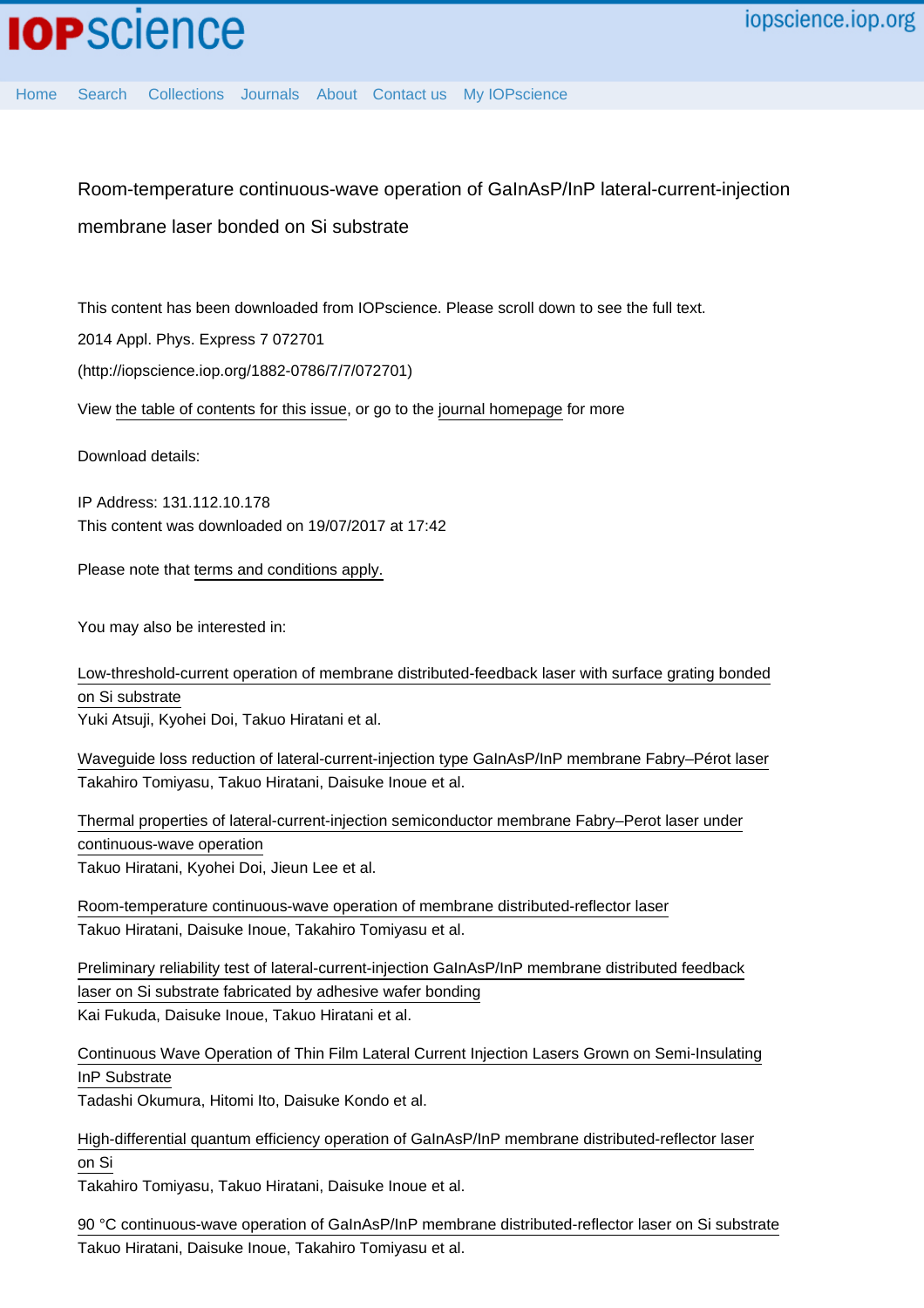## Room-temperature continuous-wave operation of GaInAsP/InP lateral-current-injection membrane laser bonded on Si substrate

Daisuke Inoue<sup>1\*</sup>, Jieun Lee<sup>1</sup>, Kyohei Doi<sup>1</sup>, Takuo Hiratani<sup>1</sup>, Yuki Atsuji<sup>1</sup>, Tomohiro Amemiya<sup>2</sup>, Nobuhiko Nishiyama<sup>1</sup>, and Shigehisa Arai<sup>1,2</sup>

<sup>1</sup>Department of Electrical and Electronic Engineering, Tokyo Institute of Technology, Meguro, Tokyo 152-8552, Japan <sup>2</sup>Quantum Nanoelectronics Research Center, Tokyo Institute of Technology, Meguro, Tokyo 152-8552, Japan E-mail: inoue.d.ac@m.titech.ac.jp

Received May 4, 2014; accepted June 5, 2014; published online June 25, 2014

We successfully demonstrated room-temperature continuous-wave (RT-CW) operation of a lateral-current-injection (LCI) GaInAsP/InP membrane Fabry–Perot laser by benzocyclobutene (BCB) adhesive bonding on a Si substrate for the first time. Our results include, for example, a threshold current of 2.5 mA and an external differential quantum efficiency of 22% per facet were obtained for a stripe width of 0.7 µm and a cavity length of 350 µm. From measurements of the differential quantum efficiency as a function of the cavity length, an internal quantum efficiency of 75% and a waveguide loss of  $42 \text{ cm}^{-1}$  were obtained.  $\circledcirc$  2014 The Japan Society of Applied Physics

ptical interconnect technology is the most attractive<br>solution for global wiring problems affecting LSI<br>circuits.<sup>1–3)</sup> The copper interconnections in global<br>wire layers have bottlenecks due to signal delay and solution for global wiring problems affecting LSI circuits.<sup>[1](#page-3-0)–[3\)](#page-4-0)</sup> The copper interconnections in global wire layers have bottlenecks due to signal delay and Joule heating and, in contrast to MOSFETs, these character-istics are not improved by the scaling law.<sup>[4\)](#page-4-0)</sup> Recently, on-chip optical interconnections have been extensively investigated, as this technology can potentially overcome the abovementioned problems. In order to do so, on-chip optical devices are required to operate with ultralow power consumption, a small footprint, and easy integration. With regards to the energy cost of a light source in such an application, the available energy of the semiconductor laser was originally estimated to be  $100 fJ/bit^{5}$  and has recently been claimed to be significantly less. Several research groups have reported the development of ultralowpower-consumption semiconductor lasers such as verticalcavity surface-emitting lasers  $(VCSELs)^{6,7}$  and photonic crystal lasers. $8-10$  $8-10$  $8-10$ )

We have proposed semiconductor-membrane distributed feedback lasers (DFB) and demonstrated their low-threshold operation under room-temperature continuous-wave (RT- $CW$ ) optical pumping,  $(11-13)$  $(11-13)$  $(11-13)$  $(11-13)$  $(11-13)$  during which CW operation of up to  $85^{\circ}$ C was obtained.<sup>[14\)](#page-4-0)</sup> Since the membrane structure consists of a thin (100–200 nm) semiconductor core layer sandwiched between low-refractive-index dielectric cladding layers, the large refractive-index difference between the core and cladding layers leads to strong optical confinement in the semiconductor core layer. Therefore, the modal gain at a certain injection current level is enhanced by a factor of approximately three compared with that of conventional vertical-injection-type semiconductor lasers.<sup>[15,16](#page-4-0)</sup> This will result in fewer instances of lower-threshold-current operation compared to conventional lasers with the same stripe width and cavity length.<sup>[12,13](#page-4-0),17</sup> Moreover, this design also leads to a large index-coupling coefficient for the grating, and realization of an ultralow-threshold-current DFB laser with an extremely short cavity length is therefore possible.

For the current-injection operation, we adopted a lateralcurrent-injection  $(LCI)$  structure<sup>[18](#page-4-0))</sup> and obtained RT-CW operation of LCI lasers prepared on a semi-insulating InP substrate.<sup>[19](#page-4-0))</sup> To prepare the membrane structure, we utilized the wafer bonding technique<sup>[15,20](#page-4-0)</sup> using benzocyclobutene (BCB) as an intermediate layer. RT-CW operation of LCI-



Fig. 1. (a) Schematic structure of a membrane laser prepared on a Si substrate and (b) the initial wafer structure.

membrane (core thickness 220 nm) lasers prepared on an InP substrate was realized. $21)$  However, optical links consisting of LCI-membrane DFB lasers, low-loss waveguides, and compact/fast photodiodes on a Si substrate, while maintaining back-end process compatibility, will be attractive for integration with CMOS LSI circuits.

In this letter, RT-CW operation of LCI-membrane Fabry– Perot (FP) lasers fabricated on a Si substrate is reported, and the internal quantum efficiency and waveguide loss are evaluated from the cavity length dependence of the differential quantum efficiency.

Figures 1(a) and 1(b) show the schematic structure of the fabricated device and initial wafer structure, respectively. The initial wafer consists of etch stop layers (300-nm-thick GaInAs and 100-nm-thick InP), a  $p^+$ -GaInAs contact layer (Be-doped,  $N_A = 8 \times 10^{18} \text{ cm}^{-3}$ , 50 nm), a p-InP layer (Be-<br>doped,  $N_A = 4 \times 10^{18} \text{ cm}^{-3}$ , 50 nm), and five 1% compresdoped,  $N_A = 4 \times 10^{18} \text{ cm}^{-3}$ , 50 nm), and five 1% compres-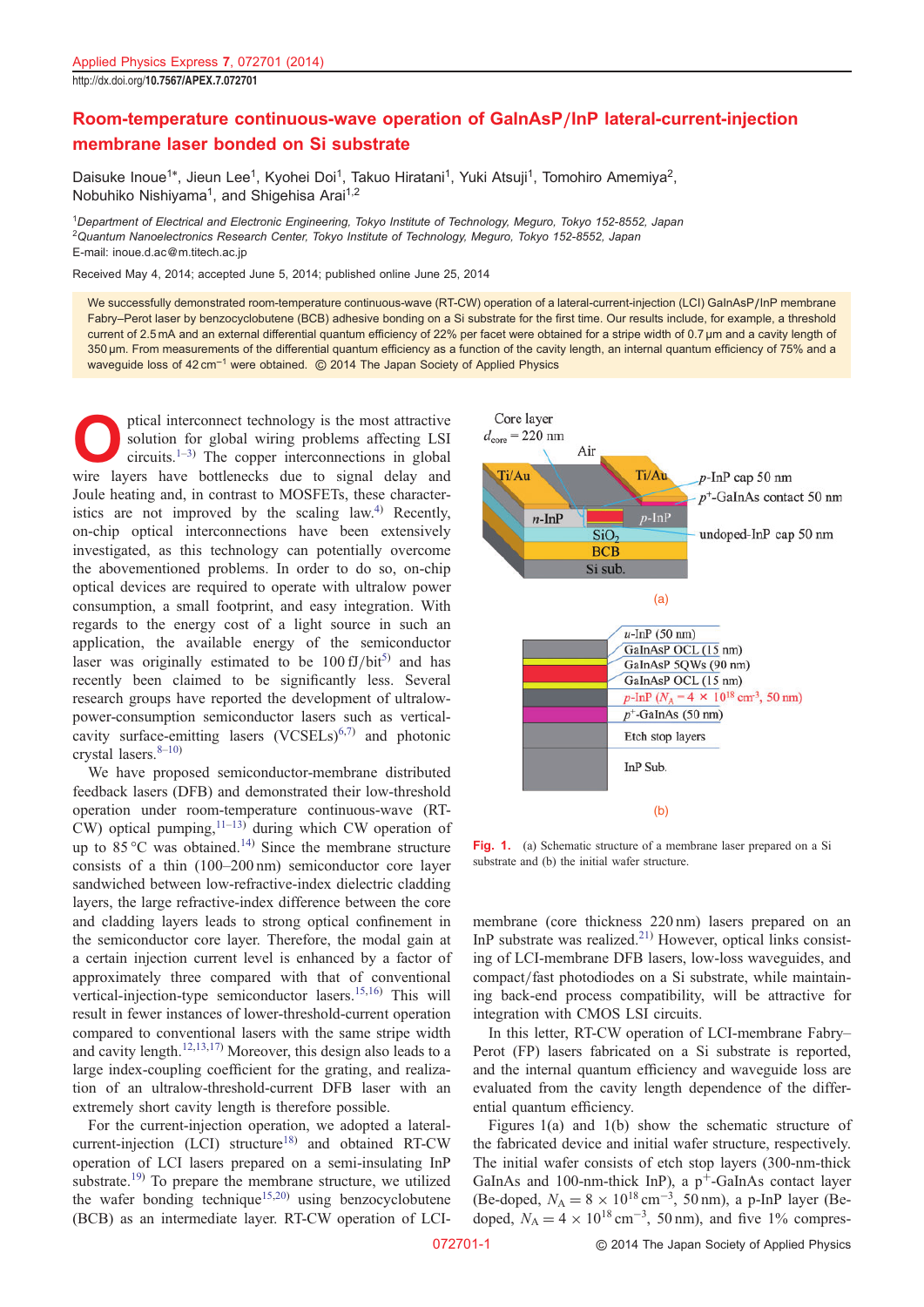

Fig. 2. Cross-sectional SEM image of the LCI-membrane laser.

sively strained  $Ga_{0.22}In_{0.78}As_{0.81}P_{0.19}$  quantum wells (undoped, 6 nm thick). These quantum wells have 0.15% tensilestrained  $Ga_{0.26}In_{0.74}As_{0.49}P_{0.51}$  barriers (undoped, 10 nm thick) sandwiched by GaInAsP optical confinement layers (OCL; undoped, 15 nm thick). Therefore, the total thickness of the membrane core layer corresponds to 220 nm, and it is grown on an n-InP substrate using gas source molecular beam epitaxy (MBE).

The fabrication process of LCI-membrane lasers on a Si substrate is as follows. First, a lateral pn junction is formed to prepare the LCI structure using two-step organometallic vapor phase epitaxy (OMVPE) selective-area regrowth. A mesa stripe (covered with  $7\text{-}\mu\text{m}$ -wide and  $50\text{-}\text{nm}\text{-}$ thick  $SiO<sub>2</sub>$ masks) is formed by  $CH_4/H_2$  reactive-ion etching (RIE), followed by n-InP (doping concentration,  $N_D = 4 \times 10^{18}$  $\text{cm}^{-3}$ ) regrowth on both sides of the mesa stripes. Subsequently, one side of the n-InP layer is again etched in the same manner as previously mentioned, so as to leave the intended active region stripe width, and p-InP (doping concentration,  $N_A = 4 \times 10^{18} \text{ cm}^{-3}$ ) is regrown.<br>Next, a l-um-thick SiO<sub>2</sub> film is deposited a

Next, a 1-µm-thick  $SiO<sub>2</sub>$  film is deposited on the wafer through plasma-chemical-vapor-deposition (PCVD) and bonded upside-down onto the Si host substrate, on which a 2-µm-thick BCB is spin coated and pre-cured at a temperature of  $210^{\circ}$ C in an N<sub>2</sub> atmosphere. These wafers are pressed under a pressure of approximately 25 kPa at 130 °C and the bonded wafer is hard-cured at  $250^{\circ}$ C for 1 h in an N<sub>2</sub> atmosphere. After the wafer-bonding process, the InP substrate side and etch stop layers are removed with polishing and wet chemical etching, using selective etchants for GaInAs and InP. The revealed Be-doped contact layer is also removed by the selective etchant for GaInAs, in all areas apart from the p-electrode region. Finally, after removing the p-InP cap layer on the n-electrode region, Ti/Au electrodes are deposited on both the  $p^+$ -GaInAs contact layer and n-InP layer. Figure 2 shows a cross-sectional scanning-electronmicroscopic (SEM) image of the fabricated LCI-membrane FP structure, confirming that the upper p-InP cap layer below the n-electrode has been removed.

The wafer then undergoes cleavage to form FP lasers with various cavity lengths, so as to measure light output characteristics and their dependences on cavity length. Figure 3 shows the light–current  $(L-I)$  and voltage–current  $(V-I)$ curves of a device with a cavity length,  $L$ , of  $350 \text{ µm}$  and a stripe width,  $W_s$ , of 0.7  $\mu$ m under RT-CW conditions. A threshold current,  $I_{\text{th}}$ , of 2.5 mA (threshold current density, ver<br>072701-2



Fig. 3. Light output and voltage–current characteristics of an LCImembrane FP laser with a cavity length of  $350 \,\mu m$ .



Fig. 4. Cavity length dependence of the inverse of the differential quantum efficiency of LCI-membrane FP lasers.

 $J_{th} = 1100 \text{ A/cm}^2$  and an external differential quantum<br>efficiency  $n_i$  of 22% (front facet) were obtained We efficiency,  $\eta_d$ , of 22% (front facet) were obtained. We obtained an output power of 1.1 mW at an injection current of 10 mA. This is the first RT-CW operation of an LCImembrane FP laser bonded on a Si substrate. Because the light output measured from the rear facet was identical to that of the front facet, the differential quantum efficiency of this device was 44%.

Figure 4 shows the measured cavity length dependence of the inverse of the differential quantum efficiency,  $\eta_d$ . The relation between these two variables can be expressed by the following equation, assuming that the reflectivities of both facets are equal

$$
\frac{1}{\eta_d} = \frac{1}{\eta_i} \left[ 1 + \frac{\alpha_{\text{WG}} L}{\ln(1/R)} \right],\tag{1}
$$

where  $\eta_i$  denotes the internal quantum efficiency, R is the facet reflectivity, L is the cavity length, and  $\alpha_{\text{WG}}$  is the waveguide loss. From linear extrapolation using Eq. (1), we obtained an  $\eta_i$  of 75% from a y-axis cut and an  $\alpha_{\text{WG}}$  of  $42 \text{ cm}^{-1}$  from the slope of the linear fit. The internal quantum efficiency,  $\eta_i$ , of 75% is close to that of our one-step grown vertical injection lasers, as well as to the results for our LCI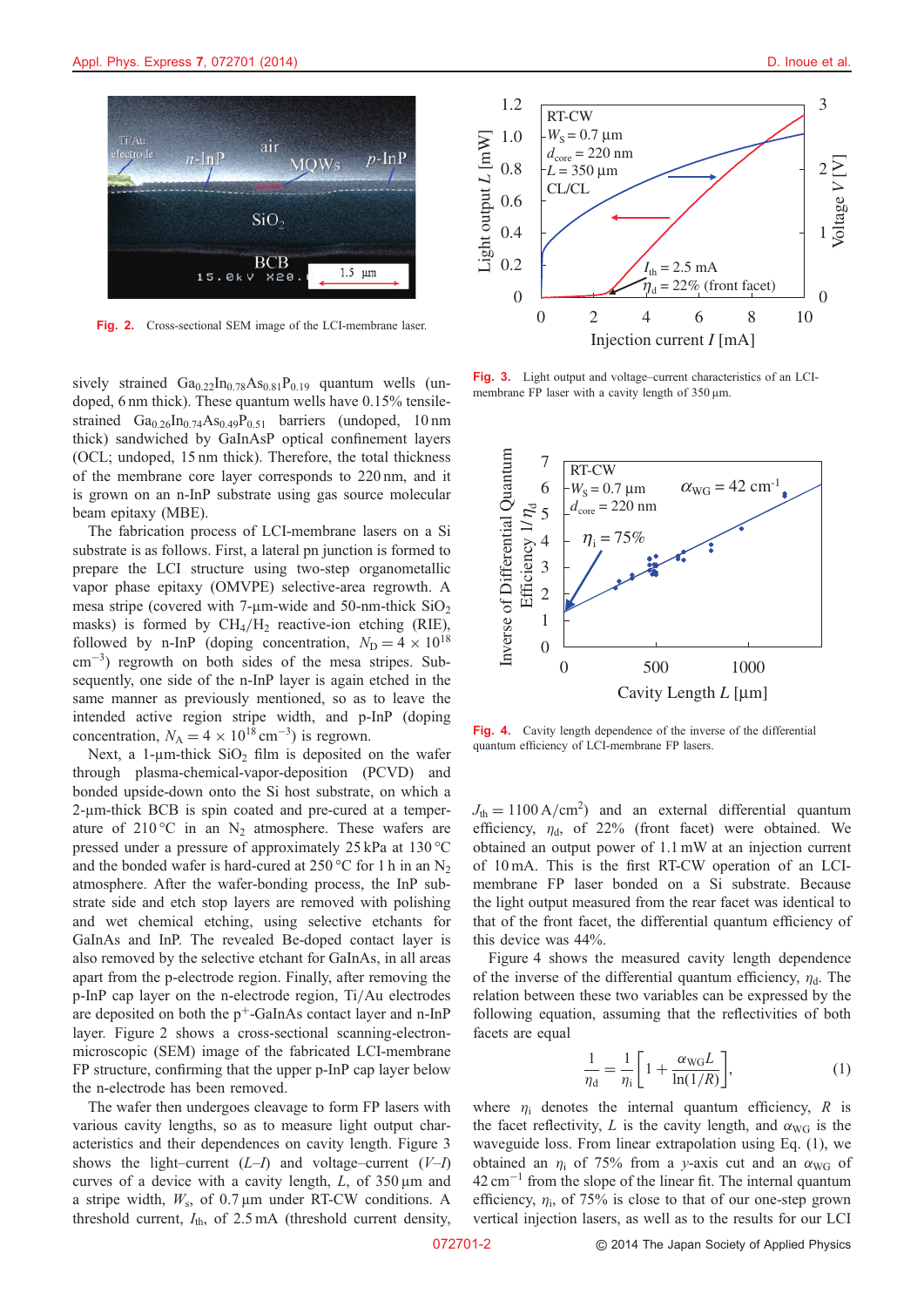<span id="page-3-0"></span>

Fig. 5. Cavity length dependence of the threshold current for measured FP lasers and theoretical curves for FP lasers (blue line) and DFB lasers, with  $\kappa_i = 1300 \text{ cm}^{-1}$  (red line).

lasers prepared on a semi-insulating InP substrate.<sup>[19\)](#page-4-0)</sup> This indicates that nonradiative carrier recombinations at both the top and bottom surfaces of the membrane structure are almost negligible, which is attributed to 50-nm-thick InP cap layers as well as high-quality buried heterostructure interfaces prepared by two-step OMVPE regrowth. In addition, this high internal quantum efficiency indicates that there is minimal leakage current through the p-InP cap layer to the n-InP layer. However, the waveguide loss,  $\alpha_{\text{WG}}$ , of 42 cm<sup>-1</sup> is very large compared with our previously reported value  $(5.1 \text{ cm}^{-1})$  for LCI lasers on a semi-insulating InP sub-strate.<sup>[19](#page-4-0))</sup> This may be attributed to scattering loss arising from the steps at the regrown interface between the mesa stripe and the InP cladding layers. Because the electric field is strongly confined in the thin semiconductor core, these steps induce a large scattering loss.

Figure 5 shows the theoretical calculations of the cavity length dependence of the threshold current for membrane FP lasers (blue solid line) and for membrane DFB lasers (red solid line), using the experimentally obtained values of  $\eta_i = 75\%$  and  $\alpha_{\text{WG}} = 42 \text{ cm}^{-1}$ , as well as the measured points. In the calculation, a transparent carrier density of  $N_g = 1.5 \times 10^{18} \text{ cm}^{-3}$ , a differential gain of  $\partial g/\partial N = 6.0 \times 10^{-16} \text{ cm}^2$  and a recombination coefficient of  $R_c = 1.5 \times 10^{18} \text{ cm}^{-3}$  $10^{-16}$  cm<sup>2</sup>, and a recombination coefficient of  $B_{\text{eff}} = 1.5 \times 10^{-10}$  cm<sup>3</sup>/s were used <sup>22)</sup> A surface grating structure<sup>23</sup>) with  $10^{-10}$  cm<sup>3</sup>/s were used.<sup>[22\)](#page-4-0)</sup> A surface grating structure<sup>[23\)](#page-4-0)</sup> with a 30-nm depth, which produces an index-coupling coefficient of  $\kappa_i = 1300 \text{ cm}^{-1}$ , was assumed. We can observe that the trend of the measured values is close to the theoretical curve of the FP lasers, even though there is larger scattering between  $L = 450-500 \,\mu \text{m}$ . As for the theoretical threshold current of the LCI-membrane DFB lasers, a minimum value of 0.3 mA is attainable with a cavity length of approximately 70  $\mu$ m, in spite of the large waveguide loss of 42 cm<sup>-1</sup>, because it is significantly lower than the index-coupling coefficient  $(1300 \text{ cm}^{-1})$ , and the effective reflectivity of the grating is not significantly affected.

Figure 6 shows the lasing spectrum of an LCI membrane laser at a bias current of twice the threshold. The cavity length and the stripe width were  $370$  and  $0.7 \,\mu m$ , respectively. The resonant mode spacing or the free spectral range (FSR) was measured to be 0.87 nm, and the effective refractive index,  $n_{\text{eff}}$ , was found to be 3.8 from the following expression



Fig. 6. Lasing spectrum of an LCI membrane FP laser with a cavity length of  $370 \,\mu m$  and a stripe width of  $0.7 \,\mu m$ .

$$
\text{FSR} \approx \frac{\lambda^2}{2n_{\text{eff}}L} \,. \tag{2}
$$

From a calculation using the finite differential method, the equivalent refractive index,  $n_{eq}$ , of this device structure is estimated to be 2.6. Hence, the effective refractive index,  $n_{\text{eff}}$ , is approximately 3.0, using the popular wavelength dispersion of the refractive index  $\partial n/\partial \lambda = -0.25 \,\text{\mu m}^{-1}$  for GaInAsP/InP lasers emitting at a wavelength of  $1.5-1.6 \,\text{\ensuremath{\mu}m}$ . The same value was obtained for several other devices on the same bar. The reason for this discrepancy has not been explained to date, but it can be clarified by measuring the stopbands of DFB structures with a range of grating periods.

In conclusion, we first demonstrated RT-CW operation of an LCI membrane FP laser on a Si substrate with BCB adhesive bonding. A threshold current of as low as 2.5 mA and an external differential quantum efficiency of 44% were obtained for a device with a stripe width of  $0.7 \,\mu m$  and a cavity length of  $350 \mu m$ . From the cavity length dependence of the differential quantum efficiency, the internal quantum efficiency and the waveguide loss were found to be 75% and  $42 \text{ cm}^{-1}$ , respectively. These results indicate that the lateral current injection into the thin membrane core structure is not degraded by nonradiative surface recombination, while the membrane structure is susceptible to large scattering loss caused by sidewall roughness. The obtained theoretical curve shows that a short cavity DFB laser with a strong indexcoupling coefficient leads to very low threshold current operation. Hence, this design is a good candidate for an ultralow-power-consumption laser for on-chip optical interconnections.

Acknowledgments The authors would like to thank Professors M. Asada, Y. Miyamoto, T. Mizumoto, and S. Akiba of the Tokyo Institute of Technology, Tokyo, Japan, for fruitful discussions and comments. This work was supported by JSPS KAKENHI grants: numbers 24246061, 25709026, 25420321, and 13J08092.

<sup>1)</sup> M. J. Kobrinsky, B. A. Block, J.-F. Zheng, B. C. Barnett, E. Mohammed, M. Reshotko, F. Robertson, S. List, I. Young, and K. Cadien, Intel Technol. J. 8, 129 (2004).

<sup>2)</sup> M. Haurylau, G. Chen, H. Chen, J. Zhang, N. A. Nelson, D. H. Albonesi, E. G. Friedman, and P. M. Fauchet, [IEEE J. Sel. Top. Quantum Electron.](http://dx.doi.org/10.1109/JSTQE.2006.880615) 12, [1699 \(2006\).](http://dx.doi.org/10.1109/JSTQE.2006.880615)